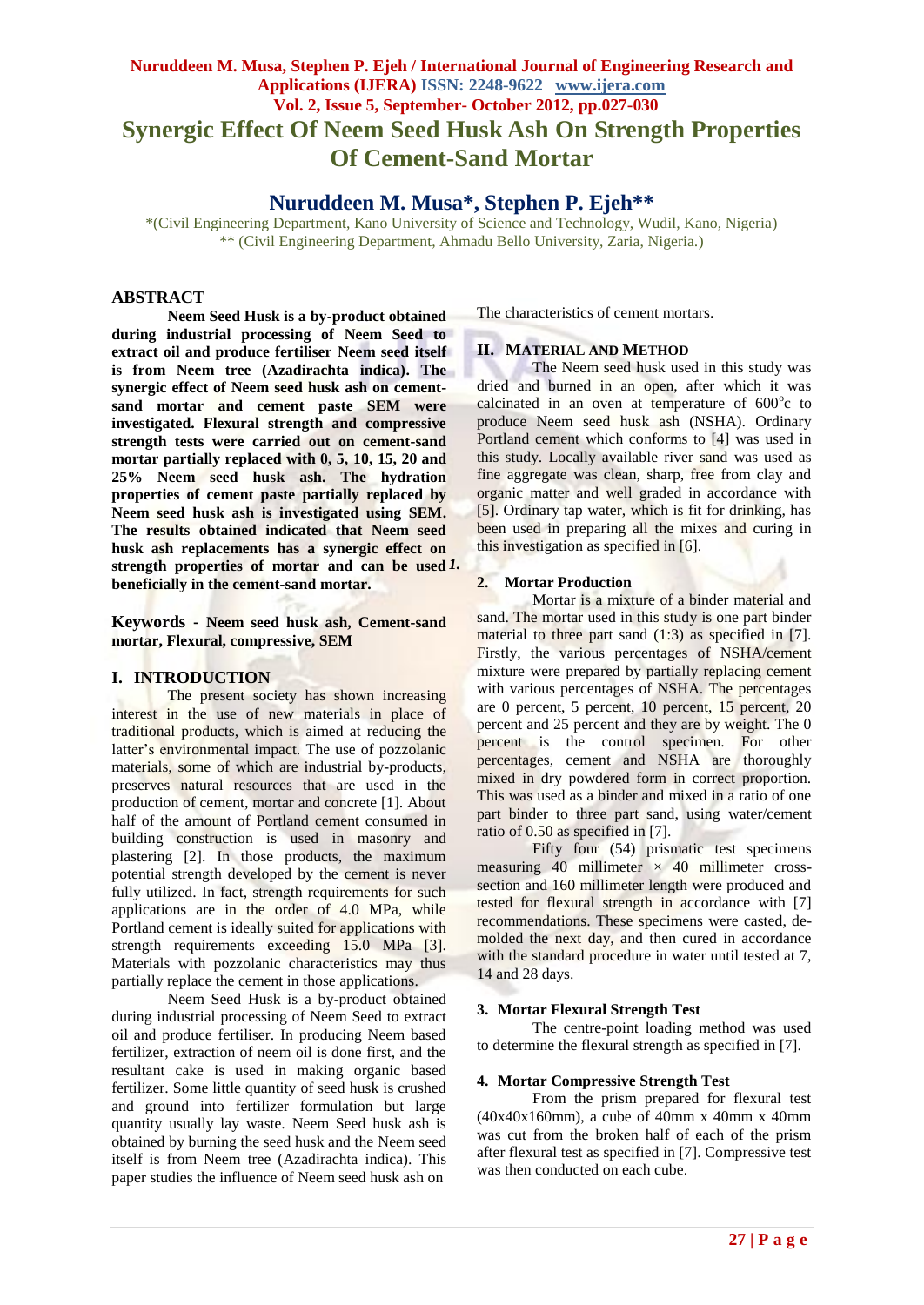## **Nuruddeen M. Musa, Stephen P. Ejeh / International Journal of Engineering Research and Applications (IJERA) ISSN: 2248-9622 www.ijera.com Vol. 2, Issue 5, September- October 2012, pp.027-030**

**3.**

## **5. Scanning Electron Microscope (SEM)**

The microscopic study of the NSHA paste using scanning electron microscope (SEM) was carried out using JEOL JSM840A scanning electron microscope (SEM). The paste sample used for the SEM was prepared by partially replacing cement with 0, 5, 10, 15, 20 and 25% NSHA, mixed using water-cement ratio of 0.5 and tested after 28 days curing.

## **III. RESULTS AND DISCUSSION**

#### **1. Mortar sand**

The sand used for the study has specific gravity 2.55 and found to be suitable for concrete making as it complied with grading zone 2 of [5]. Figure 1 show its particle size distribution



**Fig 1**: Particle size distribution of the Fine aggregate

#### **2. Mortar Flexural Strength Test**

Results of the mortar flexural strength test are presented in Figure 2.



**Fig. 2**: Effect of NSHA replacement on Mortar

flexural strength. The mortar flexural strength increases with

curing time and decreases with cement replacement by NSHA as can be seen in Fig 2. The graph shows almost a linear relationship.

Fig 3 shows a flexural strength development over a curing period of 7, 14 and 28 days. It can be seen from the graph that there is upward increase in strength with age for all replacement. Also, the strength move toward convergence at 28 days.



**Fig. 3**: Mortar flexural strength development at various replacements*.*

#### **4. Mortar Compressive Strength Test**

Results of the mortar compressive strength test are presented in Figure 4.



**Fig. 4:** Effect of NSHA replacement on Mortar compressive strength.

From Figure 4, the mortar compressive strength increases with curing time and decreases with cement replacement by NSHA as can be seen in Fig 10. Considering 28 days compressive strength result the values have satisfied the requirement of [8], where  $6 \text{ N/mm}^2$  is stipulated as the minimum compressive strength for mortar.

Fig 5 shows a compressive strength development over a curing period of 7, 14 and 28 days. It can be seen from the graph that there is upward increase in strength with age for all replacement.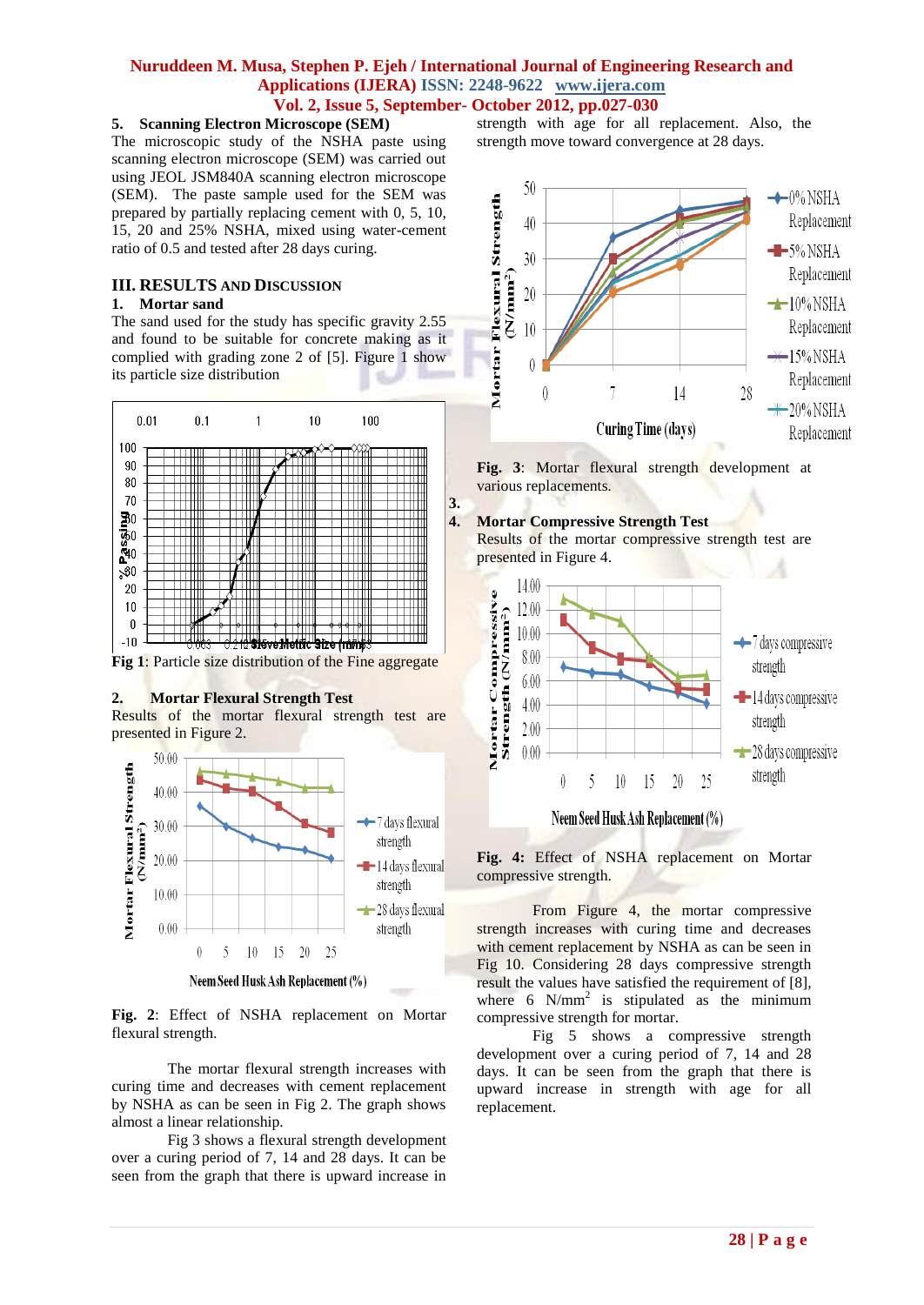## **Nuruddeen M. Musa, Stephen P. Ejeh / International Journal of Engineering Research and Applications (IJERA) ISSN: 2248-9622 www.ijera.com Vol. 2, Issue 5, September- October 2012, pp.027-030**



**Fig. 5:** Mortar compressive strength development at various replacements*.*

## **5. Scanning Electron Microscope (SEM)**

Plate 1 to Plate 6 shows SEM (1000X Magnification) of cement pastes replaced with 0, 5, 10, 15, 20 and 25% NSHA which were studied after 28 days curing.



**Plate 1**: Paste replaced with 0% NSHA



**Plate 2:** Paste replaced with 5% NSHA



**Plate 3:** Paste replaced with 10% NSHA

![](_page_2_Picture_11.jpeg)

**Plate 4:** Paste replaced with 15% NSHA

![](_page_2_Picture_13.jpeg)

**Plate 5:** Paste replaced with 20% NSHA

![](_page_2_Picture_15.jpeg)

**Plate 6:** Paste replaced with 25% NSHA